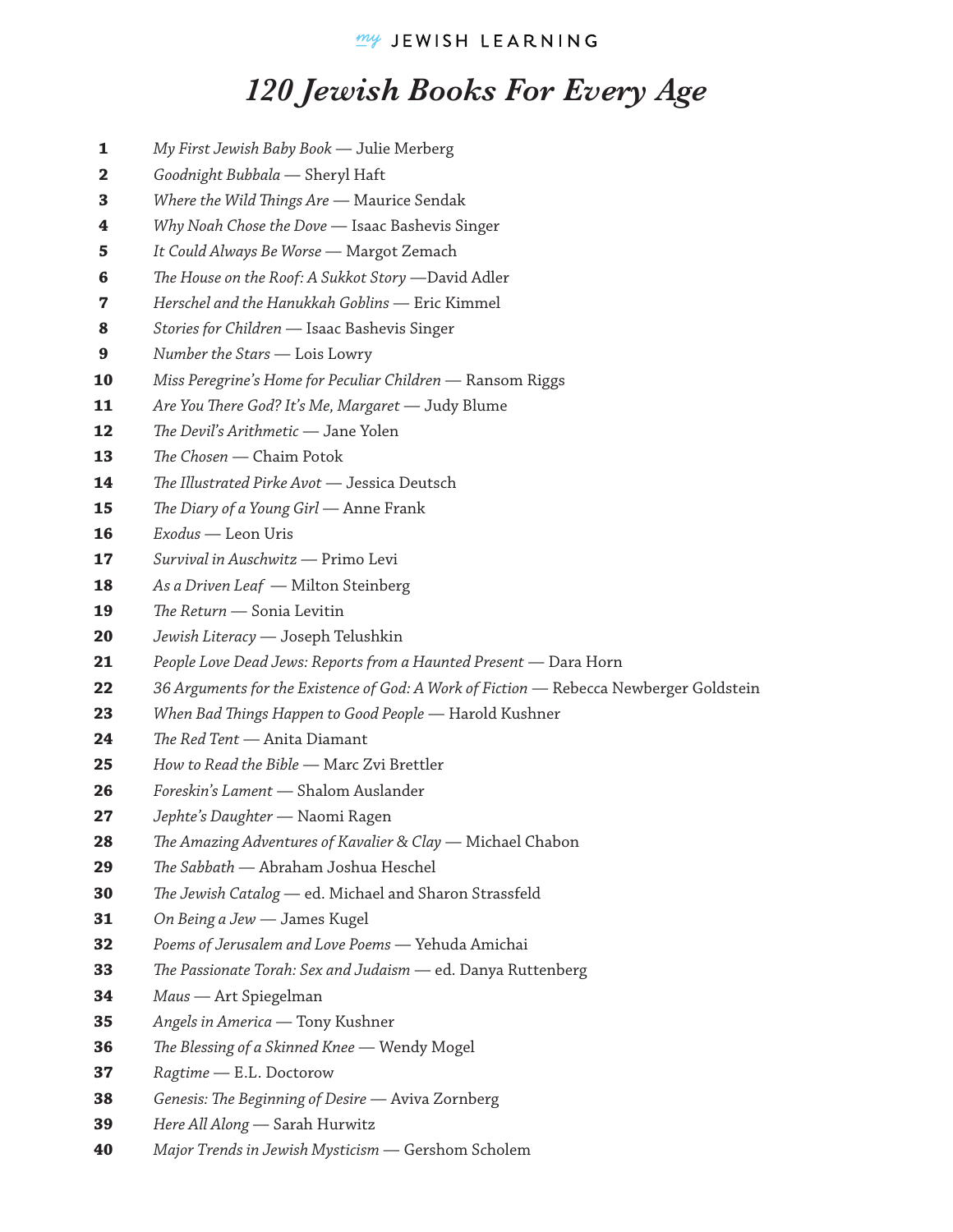## $m$ <sup>y</sup> JEWISH LEARNING

- *If All the Seas Were Ink*  Ilana Kurshan **41**
- *My Jewish Year: 18 Holidays, One Wondering Jew* Abigail Pogrebin **42**
- *e Lonely Man of Faith* Joseph B. Soloveitchik **43**
- *e Shawl* Cynthia Ozick **44**
- *A Tale of Love and Darkness* Amos Oz **45**
- *Ethics* Baruch Spinoza **46**
- *e Finkler Question* Howard Jacobson **47**
- *Bee Season*  Myla Goldberg **48**
- *People of the Book* Moshe Halbertal **49**
- *People of the Book* Geraldine Brooks **50**
- *e Source* James Michener **51**
- *Life and Fate* Vassily Grossman **52**
- *Lithuanian Yeshivas of the Nineteenth Century: Creating a Tradition of Learning* Shaul Stampfer **53**
- *e Memoirs of Glückel of Hameln* Glückel of Hameln **54**
- *e History of Love* Nicole Krauss **55**
- *Sacred Fragments: Recovering Theology for the Modern Jew* Neil Gillman **56**
- *is is Real and You are Completely Unprepared* Alan Lew **57**
- The Dream of the Poem: Hebrew Poetry from Muslim and Christian Spain, 950-1492 Peter Cole **58**
- *Tales of the Hasidim* Martin Buber **59**
- *e Adventures of Augie March*  Saul Bellow **60**
- *Zakhor: Jewish History and Jewish Memory* Yosef Hayim Yerushalmi **61**
- *Taking Hold of Torah* Arnold Eisen **62**
- **The Thirteen-Petaled Rose** Adin Steinsaltz **63**
- *e Students' Obligation*  Rabbi Kalonymus Kalman Shapira **64**
- *Ben-Gurion: Father of Modern Israel* Anita Shapira **65**
- *e Ruined House* Ruby Namdar **66**
- *e Grammar of God*  Aviya Kushner **67**
- *Eichmann in Jerusalem* Hannah Arendt **68**
- *Badenheim 1939* —Aharon Applefeld **69**
- *Anti-Semite and Jew*  Jean Paul Sartre **70**
- *Kaddish and Other Poems*  Allen Ginsberg **71**
- *e Jewish Wars*  Josephus **72**
- *Old-New Land* Theodore Herzl **73**
- *Dr. Ruth's Guide to Good Sex* Ruth Westheimer **74**
- *Inside, Outside*  Herman Wouk **75**
- *Dolly City* Orly Castel-Bloom **76**
- *Here I Am* Jonathan Safran Foer **77**
- *Call It Sleep*  Henry Roth **78**
- *e Trial* Franz Kafka **79**
- Let There Be Laughter: A Treasury of Great Jewish Humor Michael Krasny **80**
- *Against Interpretation*  Susan Sontag **81**
- *Kaddish* Leon Wieseltier **82**